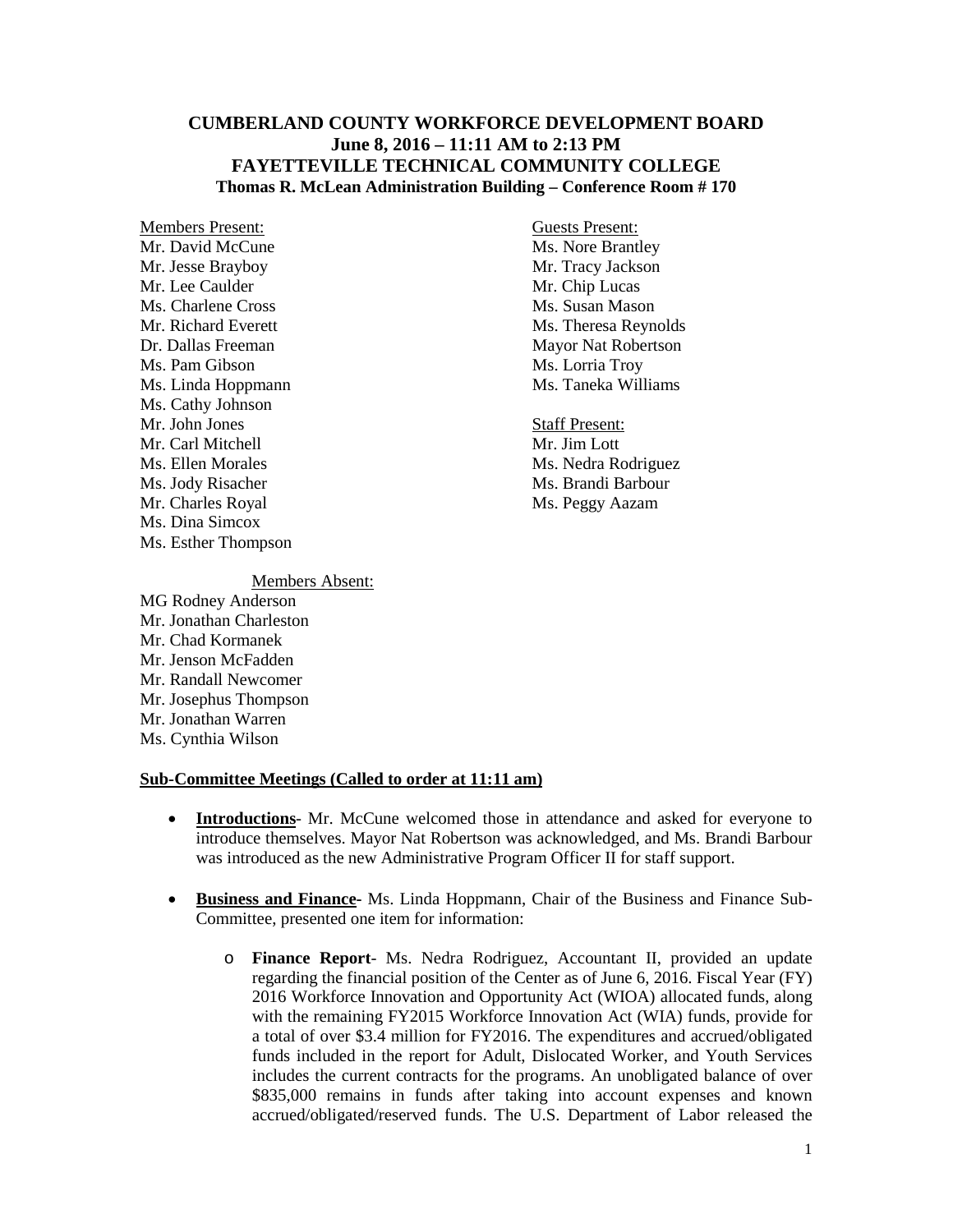WIOA allotments for PY2016 (July 1, 2016-June 30, 2017) for Youth, Adult, and Dislocated Worker activities on April 5, 2016; the state released the local allotments on May 12, 2016. Allotments are based on funds appropriated by US DOL by the United States Congress through the Consolidated Appropriations Act of 2016; the funding is expected to be available October  $1<sup>st</sup>$ . Cumberland County received over \$2.7 million, which is slightly over \$91,000 more than last year's allocation; both Youth and Adult programs received increases while Dislocated Worker funding took a slight hit. Mr. Jim Lott, Director, explained that based on statewide allocations, Cumberland County fared rather well; the state received less funding which impacted several local areas. Cumberland County ranked in the middle for allocations, which is usual, based on calculations and formula used to determine the allocations, which includes factors such as population, number of unemployed, length of time for those unemployed, and poverty levels as determined by the federal government. Ms. Hoppmann said that she wanted to make sure that Cumberland County was getting our equitable amount. Ms. Rodriguez assured her that the calculations are accurate and the state does allow for negotiation, but due to changes in the law, we have flexibility to move funding between the Adult and Dislocated Worker programs, as needed. She reminded members that the funding is available for two years and we always have carryover funding. If it is determined that additional fund are needed, there is contingency funding available through the state. Mr. Lott explained that the state is able to retain up to 10% (25% of Dislocated Worker funding); Cumberland County has not had to apply for extra funds, but in the event that there is a major layoff, the option to apply is always available. Mr. Lott added that he will continue to explore grant opportunities, including those focused on apprenticeship, incumbent workers, career pathways, and youth grants, so that they are not just concerned about getting more funding, but also on expanding the array of services available to the community. He said that with the state receiving \$6 million less this year, Cumberland County was very fortunate to receive increased funding for both Youth and Adult programs; Mr. Lott reported that Cumberland County has received more funding each year since he has been here. Ms. Hoppmann thanked Mr. Lott and Ms. Rodriguez and said how much she appreciated the budgeting process in place. The Business and Finance Sub-Committee accepted the financial report as information only.

- **Youth** Ms. Charlene Cross, Chair of the Youth Sub-Committee, presented two items of information:
	- o **Youth Sub-Committee Report** Ms. Cross provided a brief update on the Youth Sub-Committee, which met on Friday, June 3, 2016. Those who attended the National Association of Workforce Development Professionals (NAWDP) conference in Orlando, FL (May 24-26, 2016; Ms. Cross, Mr. McCune, Ms. Barbour, and Mr. Duane Cogdell) shared information from the workshops. A common theme was the power of partnerships, especially when providing services for WIOA youth participants. Ms. Cross spoke about a workshop she attended about innovation- what is means to innovate and who is responsible for initiating innovation. Ms. Cross reported that the Cumberland County's Workforce Development Youth Sub-Committee is ahead of most local areas, many of which don't even have a standing Youth Committee. Everyone is concerned with finding and engaging the over 6 million disconnected, Out-of-School youth. Ms. Cross encouraged Youth Program staff to attend conferences and complimented Ms. Lorria Troy on rotating ResCare staff at conferences. Mr. Charles Royal inquired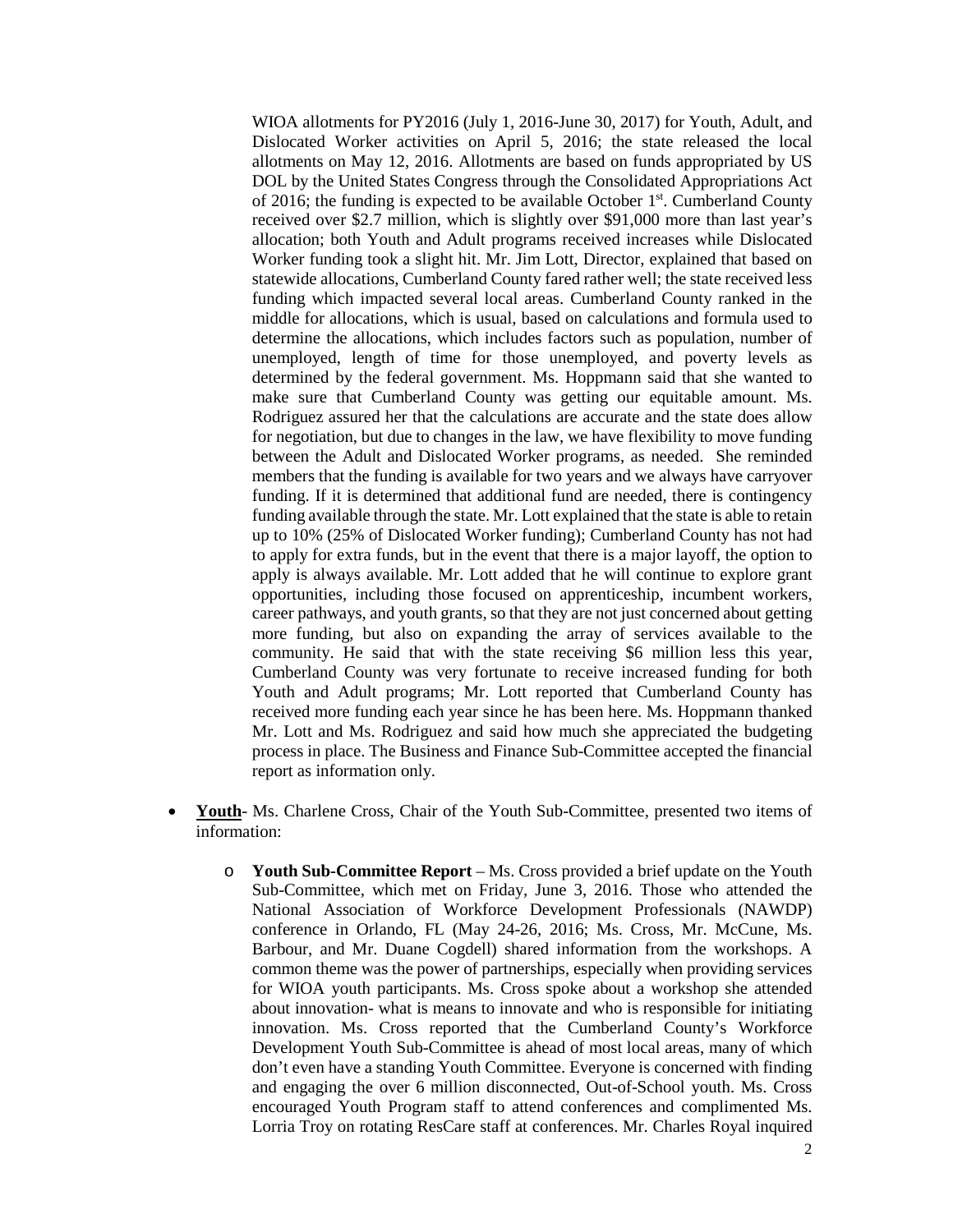how they are capturing the youth terminated from the school system; Mr. Chip Lucas explained that they do consult the drop out and graduation reports, but they are not verified until the spring, and they continue to work with school social workers. Ms. Cross explained that the Youth Sub-Committee is also working to figure out the numbers and methods to attract disconnected youth. Many don't know the benefits of the program and the Youth Sub-Committee continually discusses how to get the word out to the community. Mr. Jesse Brayboy suggested making a commercial to advertise the program, but he warned that that the youth have to want it. He suggested including them in the process, asking them questions and for their input, while letting them know about the resources we have available to help those who want it. Ms. Cross explained that they do try to get youth input, even including them at Sub-Committee meetings, but will also continue to explore adding members to the Sub-Committee, such as local police, deputy sheriffs, a DJ, and representatives from fraternities and sororities. Mr. Lott provided the Youth Sub-Committee with a Director's Update that included information regarding the draft WIOA Youth and Young Adult Framework proposed by the North Carolina Association of Workforce Development Boards (NCAWDB). Based on the significant number of youth and young adults who are not engaged in education, training, or employment, new strategies to reach and engage alienated and disconnected emerging adults is a priority of North Carolina's 23 Workforce Development Boards. The purpose of the framework is to ensure that NC's WDBs provide a baseline of services and a guideline for delivering those services in order to prepare youth and young adults for educational and employment opportunities. All individuals have essential needs that must be met in order to make a successful transition to life and the workforce. The framework details these core needs as: mental health, physical health, civic and social involvement, intellectual health, and employability. In order for the framework to be successful, WDBs must be accountable and responsible for ensuring programs, policies, and services are in place to help youth and young adults move toward self-sufficiency in all categories, and they should consider those needs when designing any program or framework for the target youth population. Boards are to utilize support from other community programs whose primary responsibility is to meet the needs of alienated and disengaged youth and young adults. The proposed framework equips WDBs with a standard working system to provide workforce development services and the necessary strategies and tools to assist youth and young adults in identifying their interests and skills, as well as be prepared to succeed in postsecondary education and in a competitive workforce. The five components for WIOA youth and young adult programming are education, career pathways, career experience, leadership development, and wrap-around services. The foundation of the WIOA youth program's delivery system are the guiding principles of accountability, staff development, case management, and local area assessment. These guiding principles define what is truly important for success and serve as a template for building and growing our system. Essential to the foundation of the framework is to establish resources and training for staff that administer career development for WIOA participants. The Local Workforce Development Boards of North Carolina are committed to sharing and utilizing this framework when developing their youth program design to create and grow a sound, inclusive system that can produce a successful emerging workforce. Ms. Nore Brantley, Career Development Coordinator for Cumberland County Schools, gave the Youth Sub-Committee a brief update regarding the plans for the In-School Summer Youth Programs. The STEM (Science, Technology, Engineering, and Math) Internship program will be made possible by a grant from the City of Fayetteville.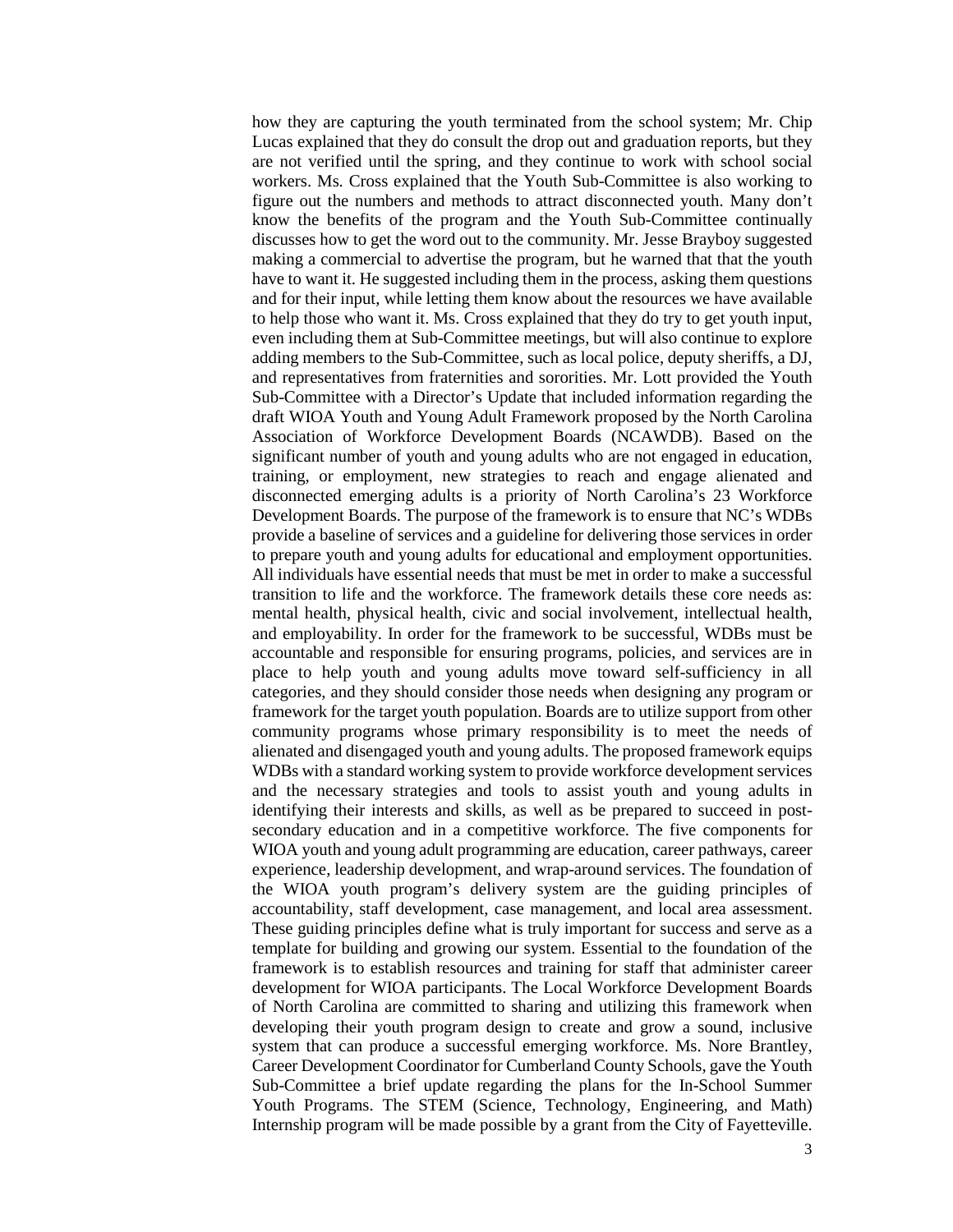The four week, paid work experience program will be available to current WIOA participants who are rising high school seniors. Suitable participants will be paid \$8 per hour and work 30 hours per week during the time period of June 13-July 8, 2016 with local companies and organizations in STEM-concentrated positions. The Career Cruise In summer program will also be made available to rising high school seniors for sessions scheduled to run July 11-22 and July 25-August 5. The program is specifically designed for In-School youth to attain work-ready certification and the soft skills necessary for success in the workplace. The first week has a certification focus and will include a Human Resource Development (HRD) course and exposure to KeyTrain software for WorkKeys preparation (leading up to the Career Readiness Credential, CRC). The second week of the camp focuses on employability/soft skills and will include topics such as dependability/reliability, punctuality, and personal qualities, and participants will embark on industry tours with community partners to demonstrate the essential need for soft skills in the workplace. Fridays will be "fun days" with a field daytype routine, with stations such as answering interview questions, what to/not to wear, and other career-focused activities. Individuals interested in Career Cruise In must also apply and be eligible for WIOA sponsorship. The next Youth Sub-Committee meeting is scheduled for noon on Friday, August 26, 2016 at the Career Center. The Youth Sub-Committee accepted the update as information only.

o **Update on Contract for WIOA Youth Program –** Mr. Chip Lucas, Executive Director, Career and Technical Education (CTE), for Cumberland County Schools (CCS), provided an update on the WIOA Youth Program as of June 3, 2016. There are currently 252 total youth participants, including those in follow up status; 54 participants have enrolled since July 1, 2015. Mr. Lucas said they are still recruiting for the Career Cruise In program, but in follow up to Ms. Hoppmann's inquiry about grant opportunities, he reiterated the details about the STEM Internship program which will be possible due to a partnership with the City of Fayetteville for work experience opportunities with local organizations such as the City and PWC. Updates for year-round paid internships/work experience opportunities for Out-of-School (OSY) youth participants include: 13 participants who have completed internships; 6 participants currently working at Cape Fear Valley, NCWorks Career Center, and 1st Impressions Florist; and 4 participants in the interview stages for positions with DSS and FSU. Staff continue to participate in professional development, community service, and outreach events throughout the community and region, including: SDD Links Group Meeting (April  $7<sup>th</sup>$ ); WIOA Performance Measures Training (April 15<sup>th</sup>); Adopt-a-Street event (April 16<sup>th</sup>); Chamber Coffee (April 21<sup>st</sup>); Work Ready Community Steering Committee meeting (April 21st); CTE Honors Luncheon (April 27<sup>th</sup>); Vocational Job Fair (April 28<sup>th</sup>); Tarheel Challenge presentation (April 29<sup>th</sup>); Health Awareness workshop (May 14<sup>th</sup>); and Collision University presentation at the Career Center (May  $26<sup>th</sup>$ ). As of May 31, 2016, 82.99% of the amended FY2016 contract (which covers April 1, 2015-June 30, 2016) has been spent and/or accrued. With the focus of the Workforce Innovation and Opportunity Act (WIOA) on Out-of-School youth (OSY), aged 16-24, 62% of funds have been spent on OSY through May 31st, as compared to 29% as of July 31, 2015, so they are moving the budget needle more toward OSY. Mr. Lucas added that they have tried radio spots and social media (e.g. Facebook and Instagram) to recruit OSY; Ms. Cross encouraged them to keep trying. Ms. Brantley welcomed input and suggestions. Ms. Hoppmann asked if face-to-face interaction was more effective; Ms. Brantley explained that it did allow for them to address questions directly, and they continually make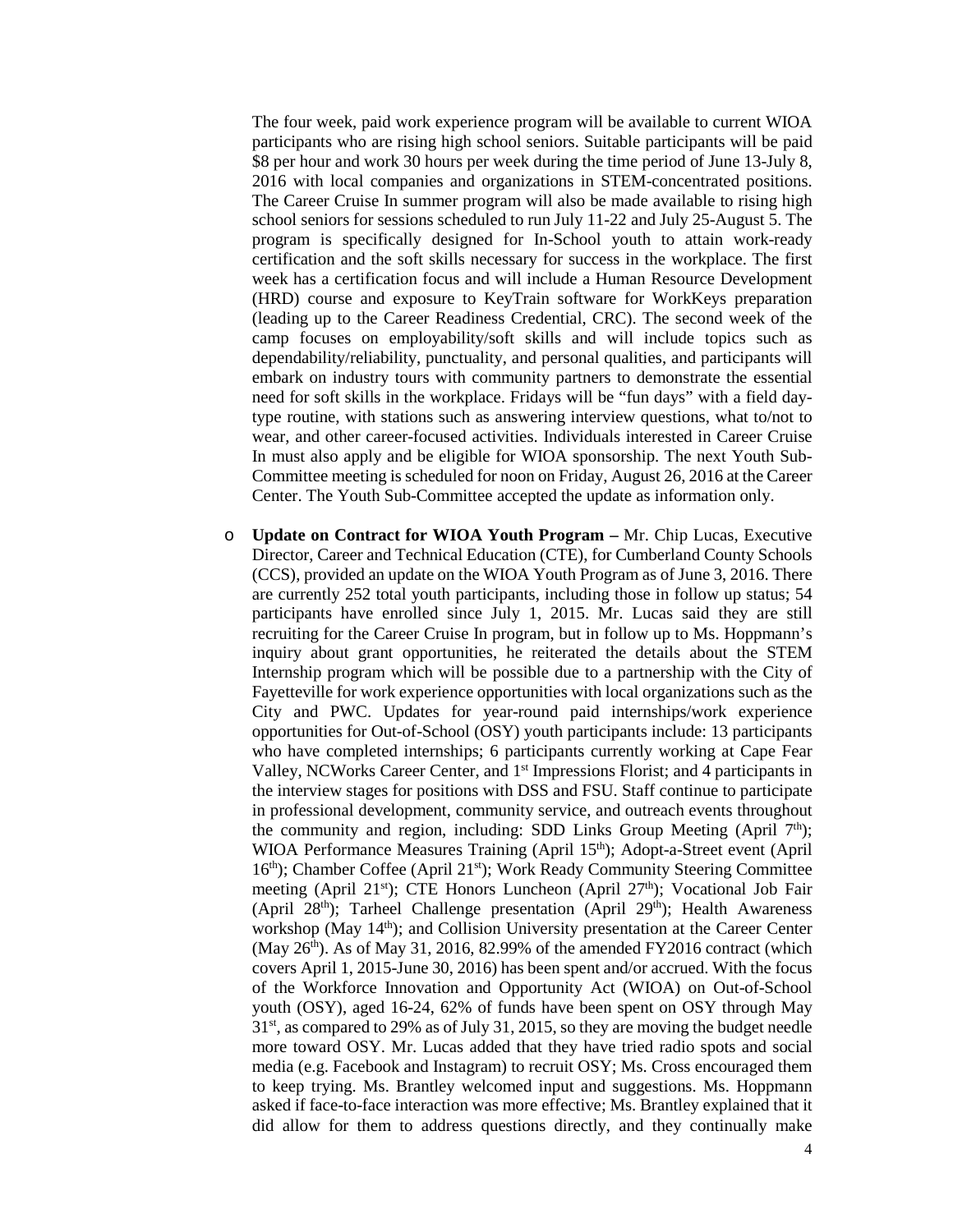presentations at local events and community organizations, but they were still considering mass outreach opportunities to spread the word about the programs and resources available. The Youth Sub-Committee accepted the update as information only.

- **Planning and Evaluation** Mr. Richard Everett, Chair of the Planning and Evaluation Sub-Committee, presented one item of information:
	- o **Update on Contract for WIOA Adult & Dislocated Worker Program -** Ms. Lorria Troy, Project Director for ResCare Workforce Services, provided an update on the WIOA Adult & Dislocated Worker Program. The report included updated year-to-date contract measures for the categories of Customers Enrolled in Basic Career Services (102% goal attainment), Customers Placed in Unsubsidized Employment (213% goal attainment), Customers Receiving a Training Service (89% goal attainment), Customers Enrolled in Intensive Service (105% goal attainment), and New Customers Enrolled in Occupational Training (102% goal attainment). Ms. Troy acknowledged the hard work of ResCare staff, in conjunction with Career Center staff, in exceeding the goals. Program highlights included updated enrollment of 161 transitioning military into the OSHA 30  $\&$ Lean Six Sigma, CATV & Fiber Optics Training, CompTIA, Network Plus and A+ and a new course in Solar Energy, for which they already have employers waiting to hire successful completers of the program, in partnership with Charlene Callahan with the FTCC Transition Tech program. Staff attended the National Association of Workforce Development Professionals conference (NAWDP) in Orlando, FL, May 24-26, 2016 and participated in the Former Offender Workshop at DSS on May  $9<sup>th</sup>$ . The report included participant triumphs and placements which demonstrated the determination of the Center's participants. The Business Services Coordinator has participated in various employer outreach and professional development activities, including a meeting to discuss plans to enroll four individuals in the Fayetteville Police Department Cadet Academy (three cadets have been cleared to start training within the next week) and a planning meeting with the NC Department of Transportation OJT Academy. He has initiated or secured several On-the-Job Training (flooring installer position with Veterans Flooring Group) and Transitional Employment Training (accounting associate with Bleecker Auto Group, two police cadets with the Fayetteville Police Department, and customer advocate with Karaman Communications) contracts. An On-the-Job contracts has been successfully completed with Amerizon Wireless (office assistant/receptionist, \$10/hr). Ms. Cross asked how they got involved with the Ex-offender training; Ms. Troy explained that it was initiated by County Commissioner Charles Evans. The Planning & Evaluation Sub-Committee accepted the update as information only.
- **Labor Market Information** Ms. Cathy Johnson, Chair of the Labor Market Information Sub-Committee presented one item of information:
	- o **Review of most recent LMI report** Mr. Lott referred to the Labor Market Overview provided by the Labor & Economic Analysis Division (LEAD) of the NC Department of Commerce for May and June 2016. Mr. Lott acknowledged that the reports reflect the lowest number of unemployed in ten years, which is good news, but also the bad news that wages are low due to a demand in low skill and retail trades. In many industries, including manufacturing, there are too few high paying, high skilled positions available; factors such as this are not considered in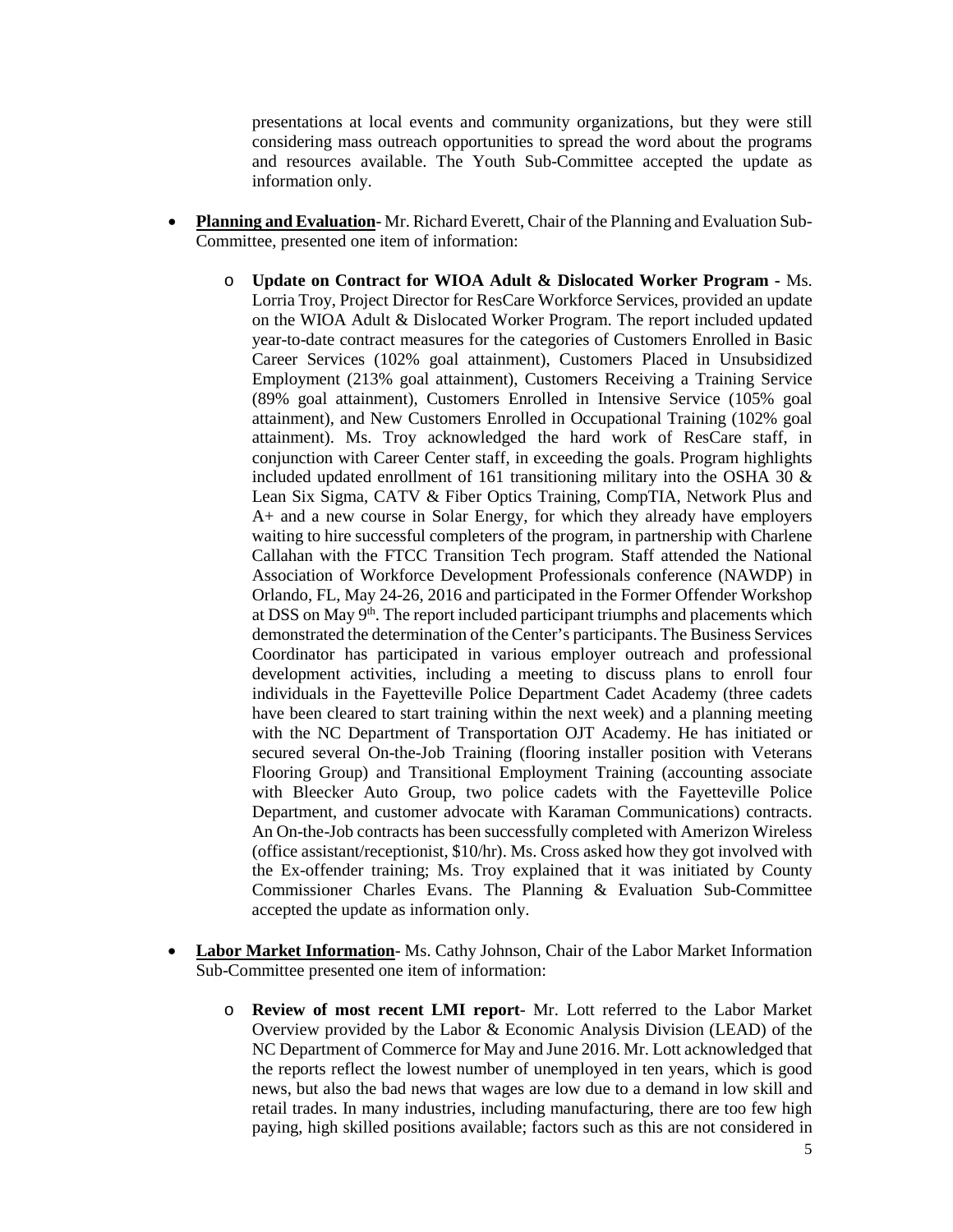the determination of the unemployment rate and make it difficult to capture the true participation rates for the county. The Labor Market Information Sub-Committee accepted the data as information only.

- **Program Activities and Community Relations-** Mr. John Jones, Chair of the Program Activities and Community Relations Sub-Committee, presented one item of information:
	- o **Training Providers** Mr. Lott referred to Policy Letter #13: Process and Criteria for Reviewing Eligible Training Providers to Serve Adults and Dislocated Workers in Cumberland County through the Workforce Innovation and Opportunity Act (WIOA) and the list of training programs that providers have requested to be considered for WIOA. NC State University/Industry Expansion Solutions submitted the Practical Program Management course for consideration; program cost \$795 and program performance was not provided. MedCerts submitted 13 online courses for consideration; program costs vary and program performance is available. Mr. Lott noted that FTCC does provide comparable courses to those submitted by MedCerts. Mr. Jones announced that the Program Activities and Community Relations Sub-Committee will accept the information as distributed and will meet on Tuesday, July 19, 2016 to further discuss the training providers/programs.
- **Marketing/Bylaws/Nominations-** Ms. Esther Thompson, Chair of the Marketing/Bylaws/Nominations Sub-Committee, presented two items of information:
	- o **Update on Signage** Ms. Rodriguez reported that the state finally approved the proof for the marquee signage, which matches the state's branding design,  $NC \sim$ Nothing Compares. King Signs will be producing and installing the sign, which they hope will be in place within the next month. Ms. Thompson asked why the state did not handle the signage due to the strict adherence and procedures. Ms. Rodriguez explained that each local area's needs are different when it comes to the signage, but the state does offer the option to purchase items such as brochures and banners so that there is consistency with other Career Centers in North Carolina. Ms. Cross acknowledged that the signs/logos for all Department of Commerce organizations are to be uniform. Ms. Pam Gibson suggested looking into getting a sign that will direct people to the Career Center, similar to the signs for FTCC and FSU. The Marketing/Bylaws/ Nominations Sub-Committee accepted the update as information only.
	- o **Discussion regarding business cards for Board members** Board members were  $(910-678-7711$ or [paazam@co.cumberland.nc.us\)](mailto:paazam@co.cumberland.nc.us) if they were interested in WDB business cards they could use when promoting the Board and Career Center's programs and resources. The Marketing/Bylaws/ Nominations Sub-Committee accepted the topic as information only.

Mayor Robertson complimented the WDB on the efficiency of their meeting. He mentioned the General Assembly's intention to appropriate \$7.7 million to Cape Fear Valley, part of a collaboration with Campbell University which would reclassify Cape Fear Valley as a "rural" hospital, allowing it to expand its residency program to employ an additional 350 positions. The Mayor also indicated that he would appoint a City Council representative to attend the WDB meetings as a liaison and was interested in increasing outreach to the community to promote the Youth Programs, including those that are scheduled for the summer. The Sub-Committee meetings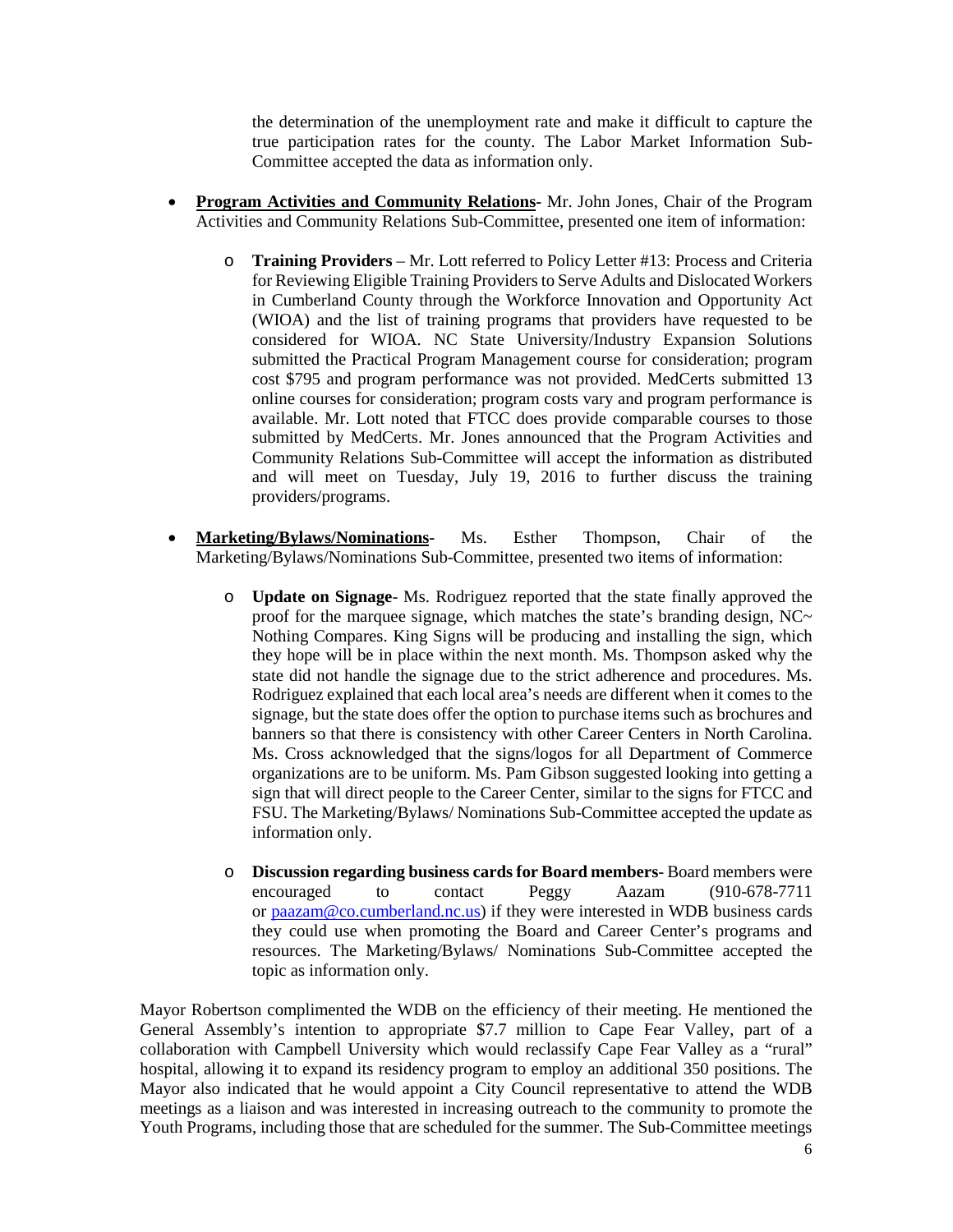portion was adjourned; attendees were welcome to attend the second annual Recognition Luncheon, which honors outstanding participants, partners, and employers of the Workforce Development Center.

## **OFFICIAL MEETING**

**I. Call to Order -** The June 8, 2016 meeting of the Workforce Development Board was called to order by the Board Chair, Mr. David McCune, at 2:06 PM.

**II. Recognition of Guests** – Mr. McCune welcomed and thanked the guests in attendance.

**III. Ethics Awareness and Conflict of Interest Statement** – Mr. McCune read the North Carolina State Ethics Commission Ethics Awareness & Conflict of Interest reminder statement to the Board.

**IV. Approval of Minutes -** Mr. McCune asked the members to review the minutes from the April 13, 2016 WDB meeting. Mr. Carl Mitchell made a motion to approve the minutes as read; the motion was seconded by Ms. Esther Thompson and passed unanimously. The approved minutes will be posted on the Workforce Development Board website at the conclusion of the Board meeting.

**V. Sub-Committee Reports –** Sub-Committee Chairs presented information to the full Board that had been previously considered by the Sub-Committee members in the committee meetings. All information presented was also included in the Board notebooks for review.

- *Business and Finance –*Ms. Linda Hoppmann, Chair of the Business and Finance Sub-Committee, presented the following information to the Board:
	- o Finance Report– Ms. Nedra Rodriguez presented an updated financial report to the Business and Finance Sub-committee. The Board accepted the report as information only.
- *Youth* Ms. Charlene Cross, Chair of the Youth Sub-Committee, presented the following information to the Board:
	- o Youth Sub-Committee Report- Ms. Cross provided an update on the Youth Sub-Committee. The Board accepted the report as information only.
	- o Update on Contract for WIOA Youth Program- Mr. Chip Lucas, Executive Director, Career and Technical Education (CTE), for Cumberland County Schools (CCS), provided an update on the WIOA Youth Program as of June 3, 2016. The Board accepted the report as information only.
- *Planning and Evaluation* Mr. Richard Everett, Chair of the Planning and Evaluation Sub-Committee, presented the following information to the Board:
	- o Update on Contract for WIOA Adult & Dislocated Worker Program Ms. Lorria Troy, Project Director for ResCare Workforce Services, provided an update on the WIOA Adult & Dislocated Worker Program to the Planning and Evaluation Sub-Committee. The Board accepted the report as information only.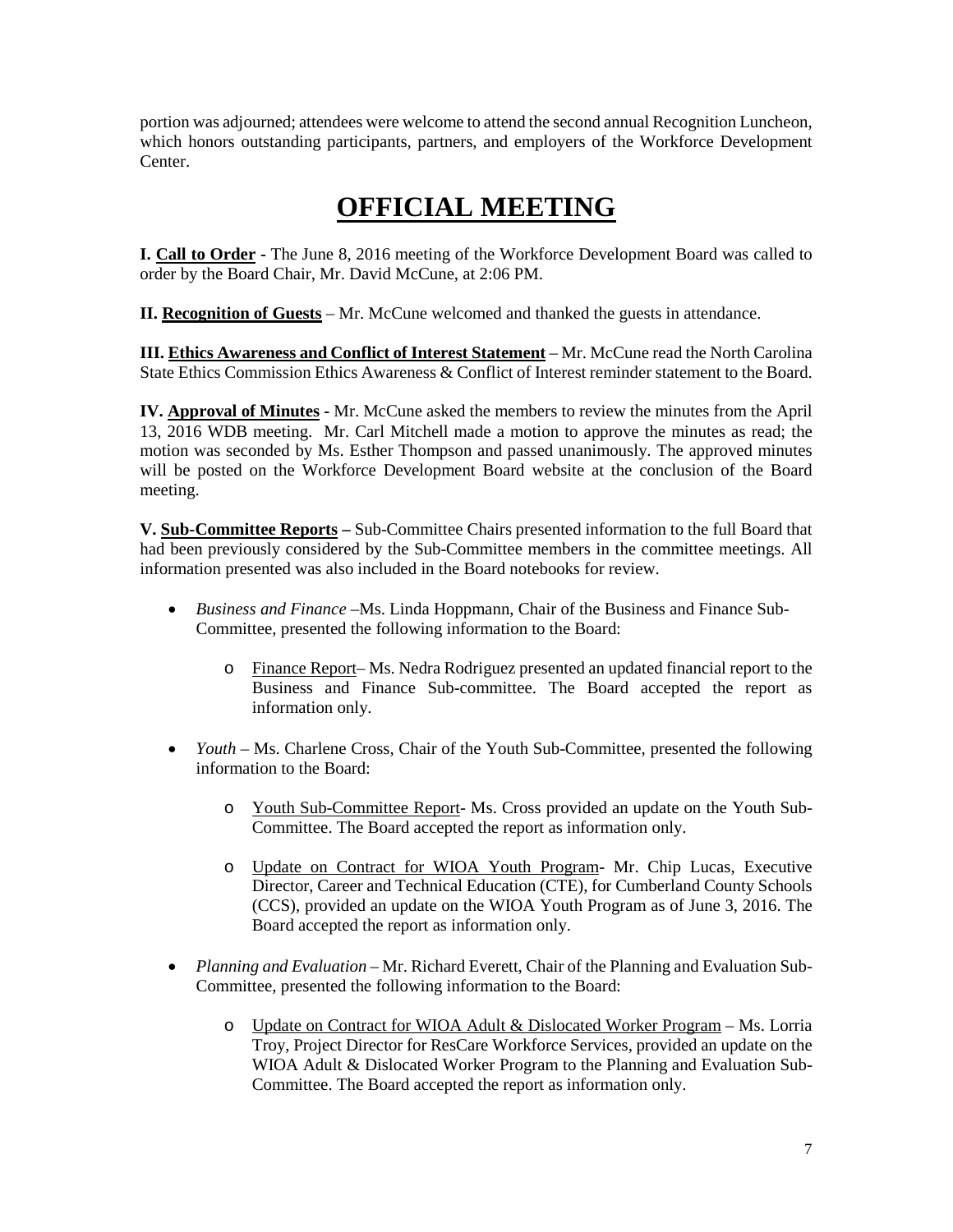- *Labor Market Information* Ms. Cathy Johnson, Chair of the Labor Market Information Sub-Committee, presented the following information to the Board:
	- o Review of most recent LMI report Mr. Jim Lott, Director, shared the most recent Labor Market Overview provided by the Labor & Economic Analysis Division (LEAD) of the NC Department of Commerce. The Board accepted the report as information only.
- *Program Activities and Community Relations –* Mr. John Jones, Chair of the Program Activities and Community Relations Sub-Committee, presented the following information to the Board:
	- o Training Providers– Policy Letter #13: Process and Criteria for Reviewing Eligible Training Providers to Serve Adults and Dislocated Workers in Cumberland County through the Workforce Innovation and Opportunity Act (WIOA) and information regarding training programs through providers, NC State University/Industry Expansion Solutions and MedCerts were distributed for review. The Program Activities and Community Relations Sub-Committee is scheduled to meet on Tuesday, July 19, 2016 to further discuss the training providers/programs. The Board accepted the information for distribution purposes; approval action is required at the next WDB meeting.
- *Marketing/Bylaws/Nominations –* Ms. Esther Thompson presented the following information to the Board:
	- o Update on Signage Ms. Rodriguez provided a brief update on the status of the updated Career Center signage to the Marketing/Bylaws/Nominations Sub-Committee. The Board accepted the update as information only.
	- o Discussion regarding business cards for Board members- Board members were  $(910-678-7711$ or [paazam@co.cumberland.nc.us\)](mailto:paazam@co.cumberland.nc.us) if they were interested in WDB business cards they could use when promoting the Board and Career Center's programs and resources. The Board accepted the topic as information only.

**VI. Director's Report** – Mr. Lott provided an update on various workforce related news. The Request for Proposals (RFP) for the daily operation of the Cumberland County WIOA programs is expected to be released on August 5, 2016. The combined RFP will solicit proposals for Adult, Dislocated Worker, Out-of-School Youth, and In-School Youth programs. Proposers can apply for one or more of the programs. Contracts will begin on October 2, 2016 and may run for up to three years, subject to the annual review of the WDB. Mr. Lott acknowledged the tight review schedule and asked that the Review Team (Charlene Cross, Cynthia Wilson, Jonathan Charleston, and Josephus Thompson; Jim Lott and Nedra Rodriguez on behalf of staff support) commit to panel reviews and bidders' presentations for the time period of August 30-September 2, as well as a consensus meeting on September 6, 2016. Due to Ms. Wilson and Mr. Charleston's absence, Mr. Richard Everett and Ms. Dina Simcox volunteered to be alternates on the Review Team. Additional topics of the Director's Report included an update on WIOA; most portions of the new law take effect as of July 1, 2016, including 75% of funds required to be spent on OSY, a stronger emphasis on placement, earnings gain, and retention for Adults and Dislocated Workers. Final WIOA regulations are expected to be released by the end of June. Mr. Lott continues to explore opportunities to develop Memoranda of Understanding with the WIOA required partners, including the Division of Vocational Rehabilitation and the Department of Social Services, in order to share